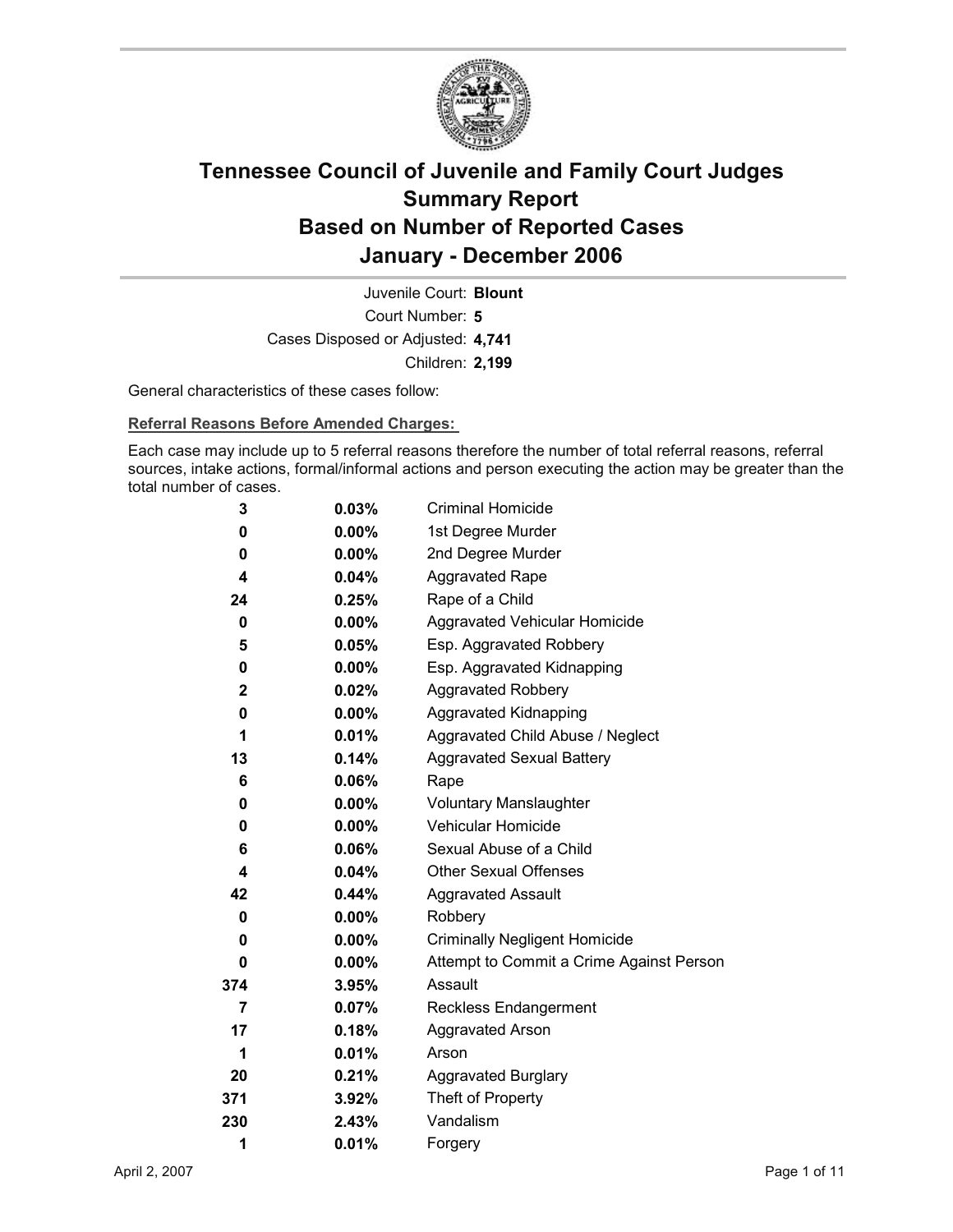

Court Number: **5** Juvenile Court: **Blount** Cases Disposed or Adjusted: **4,741** Children: **2,199**

#### **Referral Reasons Before Amended Charges:**

Each case may include up to 5 referral reasons therefore the number of total referral reasons, referral sources, intake actions, formal/informal actions and person executing the action may be greater than the total number of cases.

| 0           | $0.00\%$ | <b>Worthless Checks</b>                                     |
|-------------|----------|-------------------------------------------------------------|
| 24          | 0.25%    | Illegal Possession / Fraudulent Use of Credit / Debit Cards |
| 150         | 1.58%    | Burglary                                                    |
| 34          | $0.36\%$ | Unauthorized Use of a Vehicle                               |
| $\bf{0}$    | $0.00\%$ | <b>Cruelty to Animals</b>                                   |
| 28          | $0.30\%$ | Sale of Controlled Substances                               |
| 78          | 0.82%    | <b>Other Drug Offenses</b>                                  |
| 312         | 3.29%    | Possession of Controlled Substances                         |
| 0           | $0.00\%$ | <b>Criminal Attempt</b>                                     |
| 9           | 0.10%    | Carrying Weapons on School Property                         |
| 26          | 0.27%    | Unlawful Carrying / Possession of a Weapon                  |
| 36          | 0.38%    | <b>Evading Arrest</b>                                       |
| 0           | $0.00\%$ | <b>Escape</b>                                               |
| 19          | 0.20%    | Driving Under Influence (DUI)                               |
| 239         | 2.52%    | Possession / Consumption of Alcohol                         |
| 31          | 0.33%    | Resisting Stop, Frisk, Halt, Arrest or Search               |
| 5           | 0.05%    | <b>Aggravated Criminal Trespass</b>                         |
| $\mathbf 2$ | 0.02%    | Harassment                                                  |
| 0           | $0.00\%$ | Failure to Appear                                           |
| 103         | 1.09%    | Filing a False Police Report                                |
| 27          | 0.29%    | Criminal Impersonation                                      |
| 62          | 0.65%    | <b>Disorderly Conduct</b>                                   |
| 52          | 0.55%    | <b>Criminal Trespass</b>                                    |
| 30          | 0.32%    | <b>Public Intoxication</b>                                  |
| 0           | $0.00\%$ | Gambling                                                    |
| 334         | 3.53%    | Traffic                                                     |
| 3           | 0.03%    | <b>Local Ordinances</b>                                     |
| 0           | $0.00\%$ | Violation of Wildlife Regulations                           |
| 627         | 6.62%    | Contempt of Court                                           |
| 1,011       | 10.68%   | Violation of Probation                                      |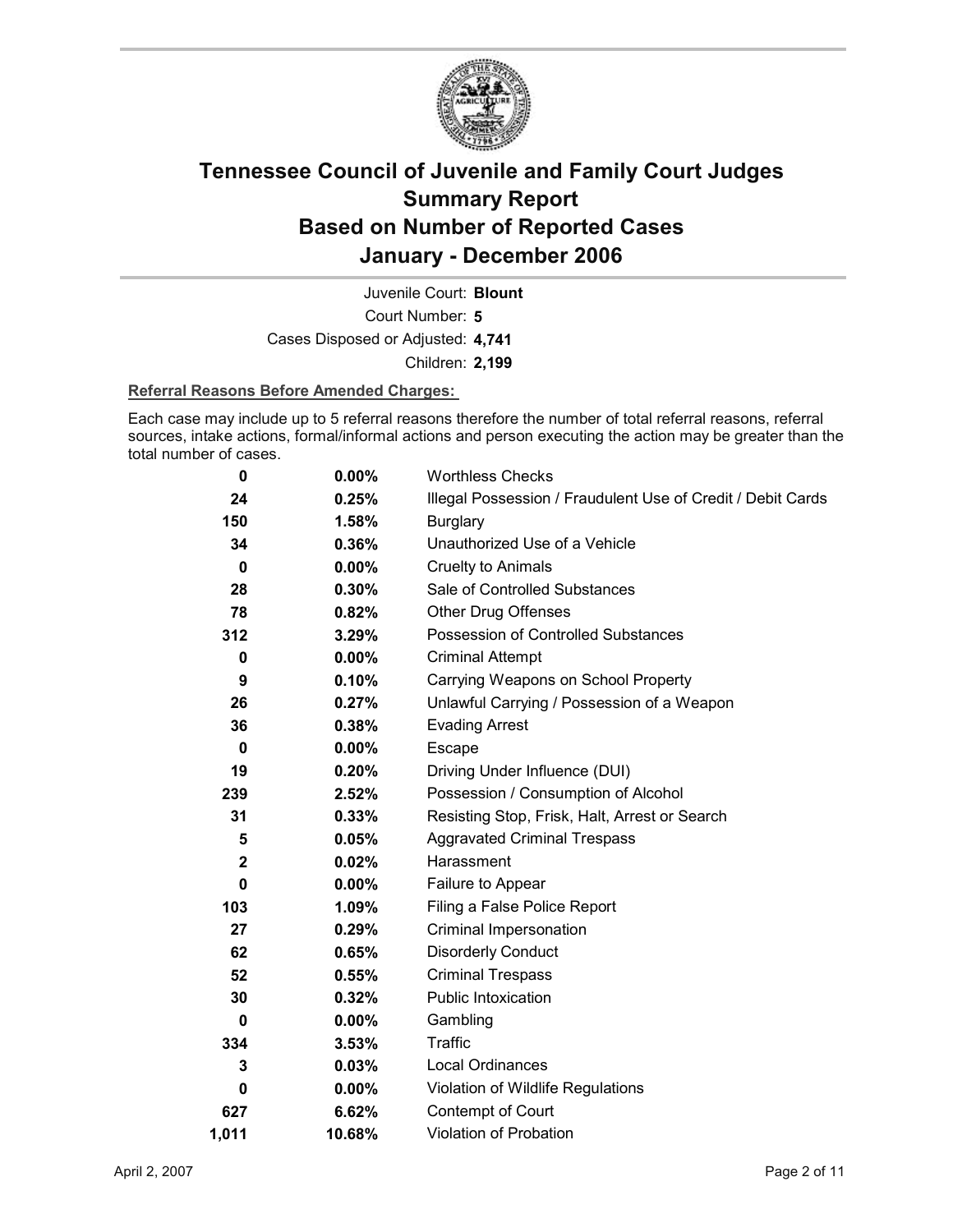

Court Number: **5** Juvenile Court: **Blount** Cases Disposed or Adjusted: **4,741** Children: **2,199**

#### **Referral Reasons Before Amended Charges:**

Each case may include up to 5 referral reasons therefore the number of total referral reasons, referral sources, intake actions, formal/informal actions and person executing the action may be greater than the total number of cases.

| 0              | 0.00%    | Violation of Aftercare                 |
|----------------|----------|----------------------------------------|
| 620            | 6.55%    | <b>Unruly Behavior</b>                 |
| 303            | 3.20%    | Truancy                                |
| 224            | 2.37%    | In-State Runaway                       |
| 0              | $0.00\%$ | Out-of-State Runaway                   |
| 268            | 2.83%    | Possession of Tobacco Products         |
| 81             | 0.86%    | Violation of a Valid Court Order       |
| 10             | 0.11%    | Violation of Curfew                    |
| 1              | 0.01%    | Sexually Abused Child                  |
| $\overline{2}$ | 0.02%    | <b>Physically Abused Child</b>         |
| 854            | 9.02%    | Dependency / Neglect                   |
| 53             | 0.56%    | <b>Termination of Parental Rights</b>  |
| 89             | 0.94%    | <b>Violation of Pretrial Diversion</b> |
| 13             | 0.14%    | Violation of Informal Adjustment       |
| 128            | 1.35%    | <b>Judicial Review</b>                 |
| $\bf{0}$       | 0.00%    | <b>Administrative Review</b>           |
| 585            | 6.18%    | <b>Foster Care Review</b>              |
| 734            | 7.75%    | Custody                                |
| 27             | 0.29%    | Visitation                             |
| 324            | 3.42%    | Paternity / Legitimation               |
| 454            | 4.79%    | Child Support                          |
| 0              | $0.00\%$ | <b>Request for Medical Treatment</b>   |
| 0              | $0.00\%$ | <b>Consent to Marry</b>                |
| 326            | 3.44%    | Other                                  |
| 9,469          | 100.00%  | <b>Total Referrals</b>                 |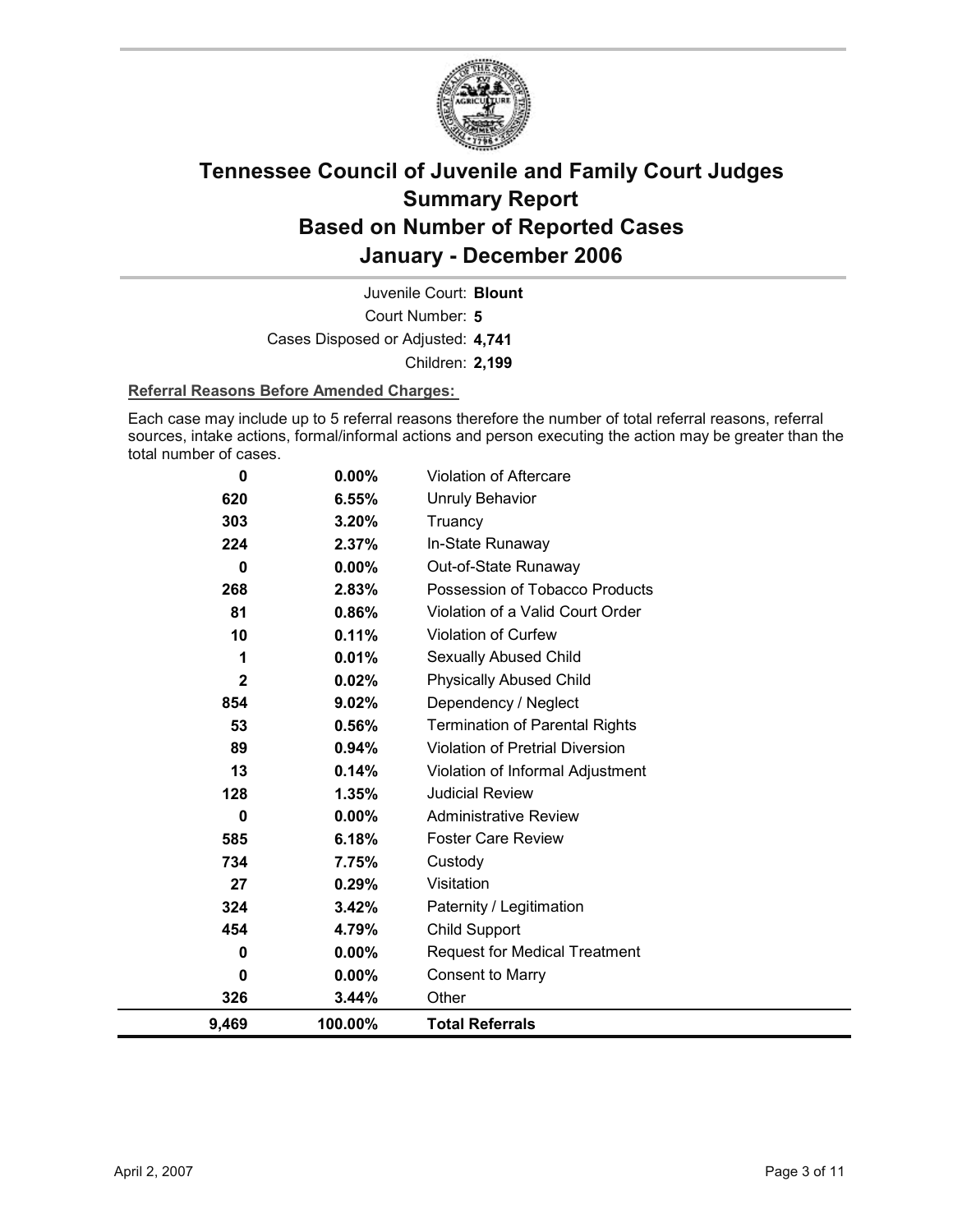

| Juvenile Court: Blount       |                                   |                                   |  |  |
|------------------------------|-----------------------------------|-----------------------------------|--|--|
|                              | Court Number: 5                   |                                   |  |  |
|                              | Cases Disposed or Adjusted: 4,741 |                                   |  |  |
|                              |                                   | Children: 2,199                   |  |  |
| Referral Sources: 1          |                                   |                                   |  |  |
| 2,843                        | 30.02%                            | Law Enforcement                   |  |  |
| 1,350                        | 14.26%                            | Parents                           |  |  |
| 439                          | 4.64%                             | <b>Relatives</b>                  |  |  |
| 3                            | 0.03%                             | Self                              |  |  |
| 304                          | 3.21%                             | School                            |  |  |
| 1                            | 0.01%                             | <b>CSA</b>                        |  |  |
| 2,042                        | 21.57%                            | <b>DCS</b>                        |  |  |
| 290                          | 3.06%                             | Other State Department            |  |  |
| 1,150                        | 12.14%                            | <b>District Attorney's Office</b> |  |  |
| 691                          | 7.30%                             | <b>Court Staff</b>                |  |  |
| 72                           | 0.76%                             | Social Agency                     |  |  |
| 44                           | 0.46%                             | <b>Other Court</b>                |  |  |
| 128                          | 1.35%                             | Victim                            |  |  |
| 43                           | 0.45%                             | Child & Parent                    |  |  |
| 0                            | $0.00\%$                          | Hospital                          |  |  |
| $\mathbf{2}$                 | 0.02%                             | Unknown                           |  |  |
| 67                           | 0.71%                             | Other                             |  |  |
| 9,469                        | 100.00%                           | <b>Total Referral Sources</b>     |  |  |
| Age of Child of Deferred 1.2 |                                   |                                   |  |  |

#### **Age of Child at Referral: 2**

| 2,199 | 100.00%       | <b>Total Child Count</b> |
|-------|---------------|--------------------------|
|       | $0.00\%$<br>0 | Unknown / Not Reported   |
|       | 1.36%<br>30   | Ages 19 and Over         |
|       | 14.69%<br>323 | Ages 17 through 18       |
|       | 23.33%<br>513 | Ages 15 through 16       |
|       | 15.19%<br>334 | Ages 13 through 14       |
|       | 145<br>6.59%  | Ages 11 through 12       |
|       | 38.84%<br>854 | Ages 10 and Under        |
|       |               |                          |

 $1$  If different than number of Referral Reasons (9469), verify accuracy of your court's data.

<sup>2</sup> One child could be counted in multiple categories, verify accuracy of your court's data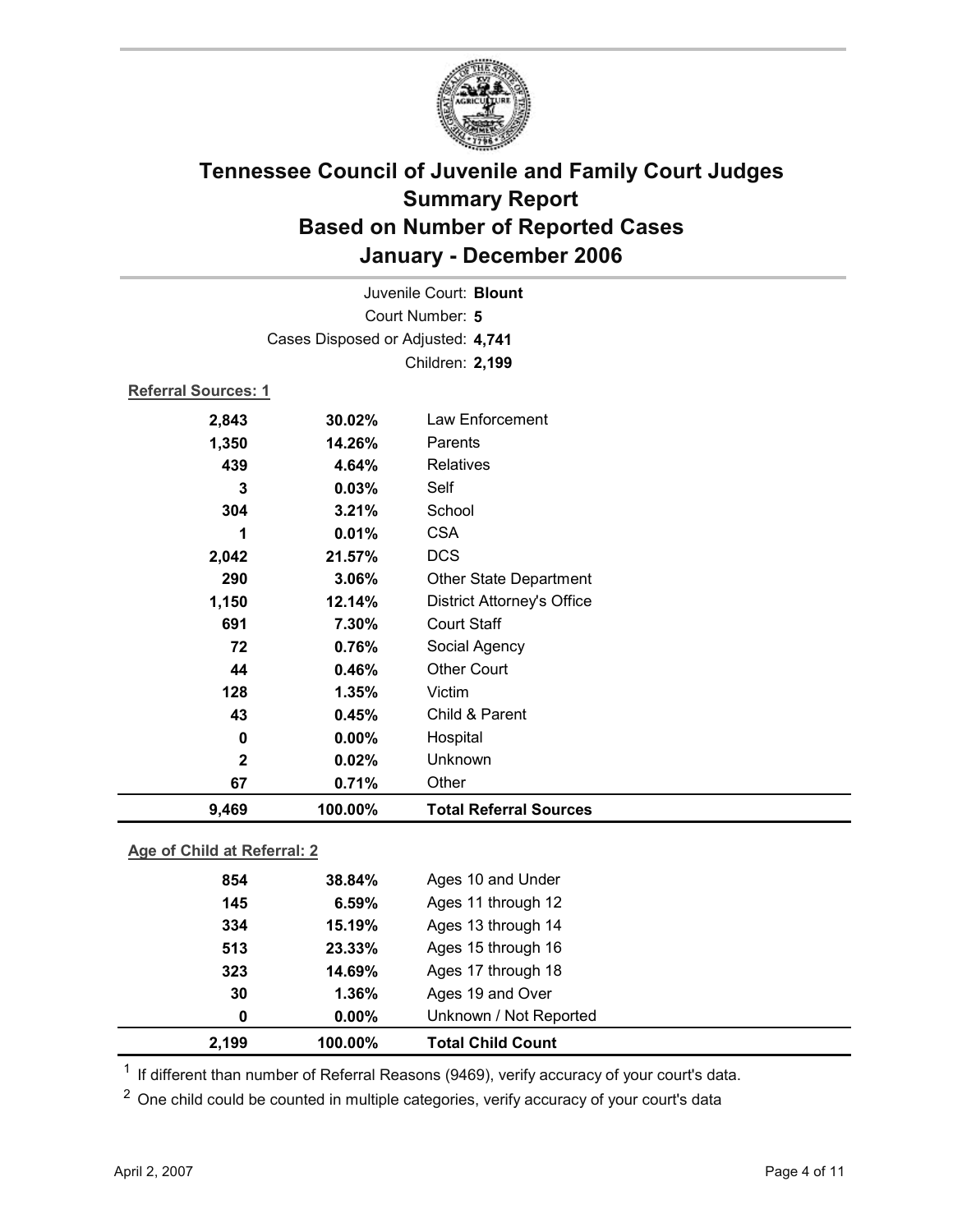

| Juvenile Court: Blount                  |                                   |                          |  |  |
|-----------------------------------------|-----------------------------------|--------------------------|--|--|
| Court Number: 5                         |                                   |                          |  |  |
|                                         | Cases Disposed or Adjusted: 4,741 |                          |  |  |
|                                         |                                   | Children: 2,199          |  |  |
| Sex of Child: 1                         |                                   |                          |  |  |
| 1,219                                   | 55.43%                            | Male                     |  |  |
| 976                                     | 44.38%                            | Female                   |  |  |
| $\overline{\mathbf{4}}$                 | 0.18%                             | Unknown                  |  |  |
| 2,199                                   | 100.00%                           | <b>Total Child Count</b> |  |  |
| Race of Child: 1                        |                                   |                          |  |  |
| 1,945                                   | 88.45%                            | White                    |  |  |
| 179                                     | 8.14%                             | African American         |  |  |
| 3                                       | 0.14%                             | <b>Native American</b>   |  |  |
| 3                                       | 0.14%                             | Asian                    |  |  |
| 53                                      | 2.41%                             | Mixed                    |  |  |
| 16                                      | 0.73%                             | Unknown                  |  |  |
| 2,199                                   | 100.00%                           | <b>Total Child Count</b> |  |  |
| <b>Hispanic Origin: 1</b>               |                                   |                          |  |  |
| 45                                      | 2.05%                             | Yes                      |  |  |
| 2,136                                   | 97.14%                            | No                       |  |  |
| 18                                      | 0.82%                             | Unknown                  |  |  |
| 2,199                                   | 100.00%                           | <b>Total Child Count</b> |  |  |
| <b>School Enrollment of Children: 1</b> |                                   |                          |  |  |
| 1,579                                   | 71.81%                            | Yes                      |  |  |
| 603                                     | 27.42%                            | No                       |  |  |
| 17                                      | 0.77%                             | Unknown                  |  |  |
| 2,199                                   | 100.00%                           | <b>Total Child Count</b> |  |  |

 $1$  One child could be counted in multiple categories, verify accuracy of your court's data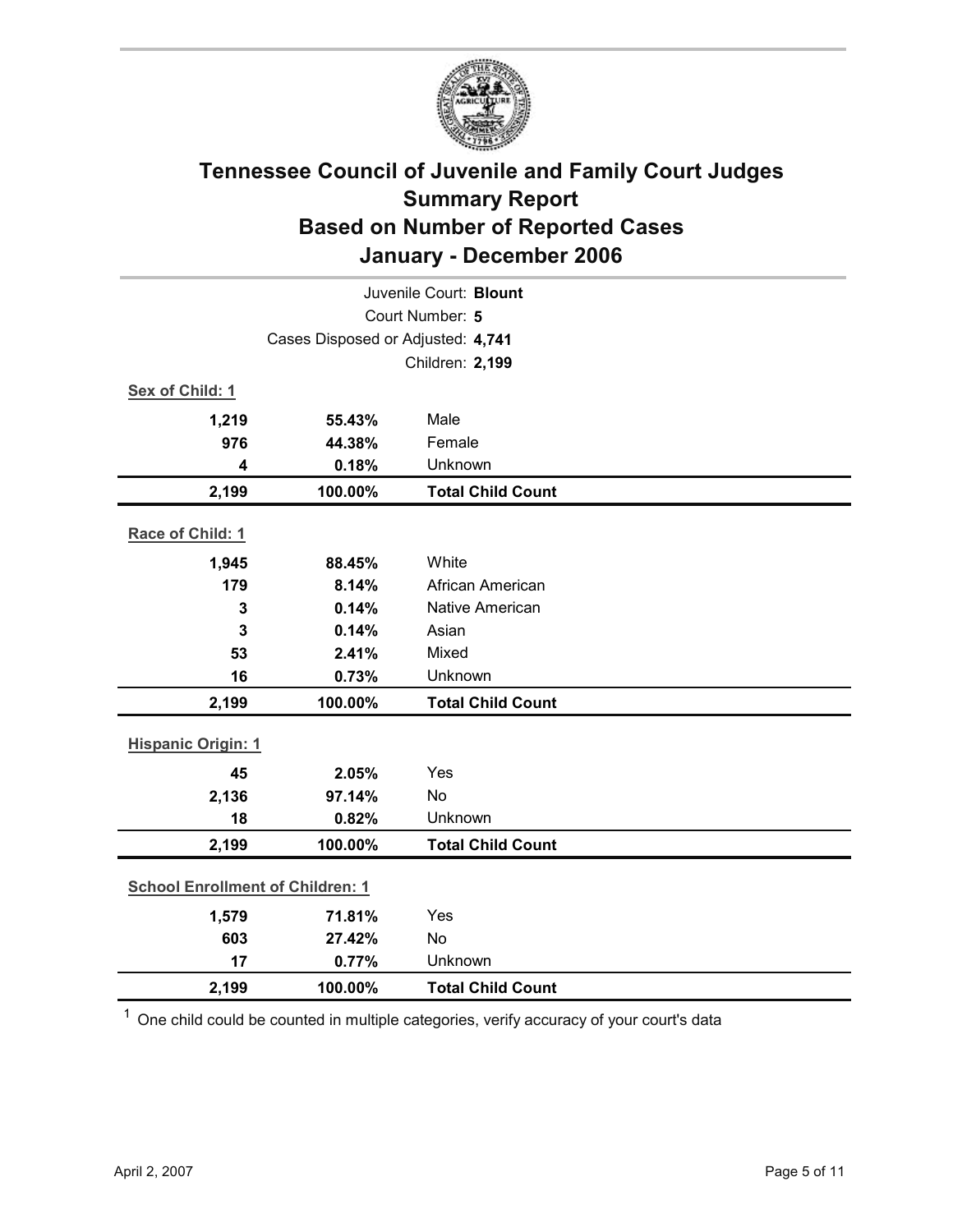

Court Number: **5** Juvenile Court: **Blount** Cases Disposed or Adjusted: **4,741** Children: **2,199**

**Living Arrangement of Child at Time of Referral: 1**

| 2,199 | 100.00%  | <b>Total Child Count</b>     |
|-------|----------|------------------------------|
| 29    | 1.32%    | Other                        |
| 11    | 0.50%    | Unknown                      |
| 10    | 0.45%    | Independent                  |
| 0     | $0.00\%$ | In an Institution            |
| 9     | 0.41%    | In a Residential Center      |
| 56    | 2.55%    | In a Group Home              |
| 258   | 11.73%   | With Foster Family           |
| 6     | $0.27\%$ | <b>With Adoptive Parents</b> |
| 308   | 14.01%   | <b>With Relatives</b>        |
| 174   | 7.91%    | With Father                  |
| 914   | 41.56%   | With Mother                  |
| 123   | 5.59%    | With Mother and Stepfather   |
| 41    | 1.86%    | With Father and Stepmother   |
| 260   | 11.82%   | With Both Biological Parents |
|       |          |                              |

#### **Type of Detention: 2**

| 4.741        | 100.00%  | <b>Total Detention Count</b> |
|--------------|----------|------------------------------|
| 0            | $0.00\%$ | Other                        |
| 3,070        | 64.75%   | Does Not Apply               |
| 6            | 0.13%    | <b>Unknown</b>               |
| 1            | 0.02%    | <b>Psychiatric Hospital</b>  |
| 18           | 0.38%    | Jail - No Separation         |
| 0            | $0.00\%$ | Jail - Partial Separation    |
| 0            | $0.00\%$ | Jail - Complete Separation   |
| 1,644        | 34.68%   | Juvenile Detention Facility  |
| $\mathbf{2}$ | 0.04%    | Non-Secure Placement         |
|              |          |                              |

 $<sup>1</sup>$  One child could be counted in multiple categories, verify accuracy of your court's data</sup>

 $2$  If different than number of Cases (4741) verify accuracy of your court's data.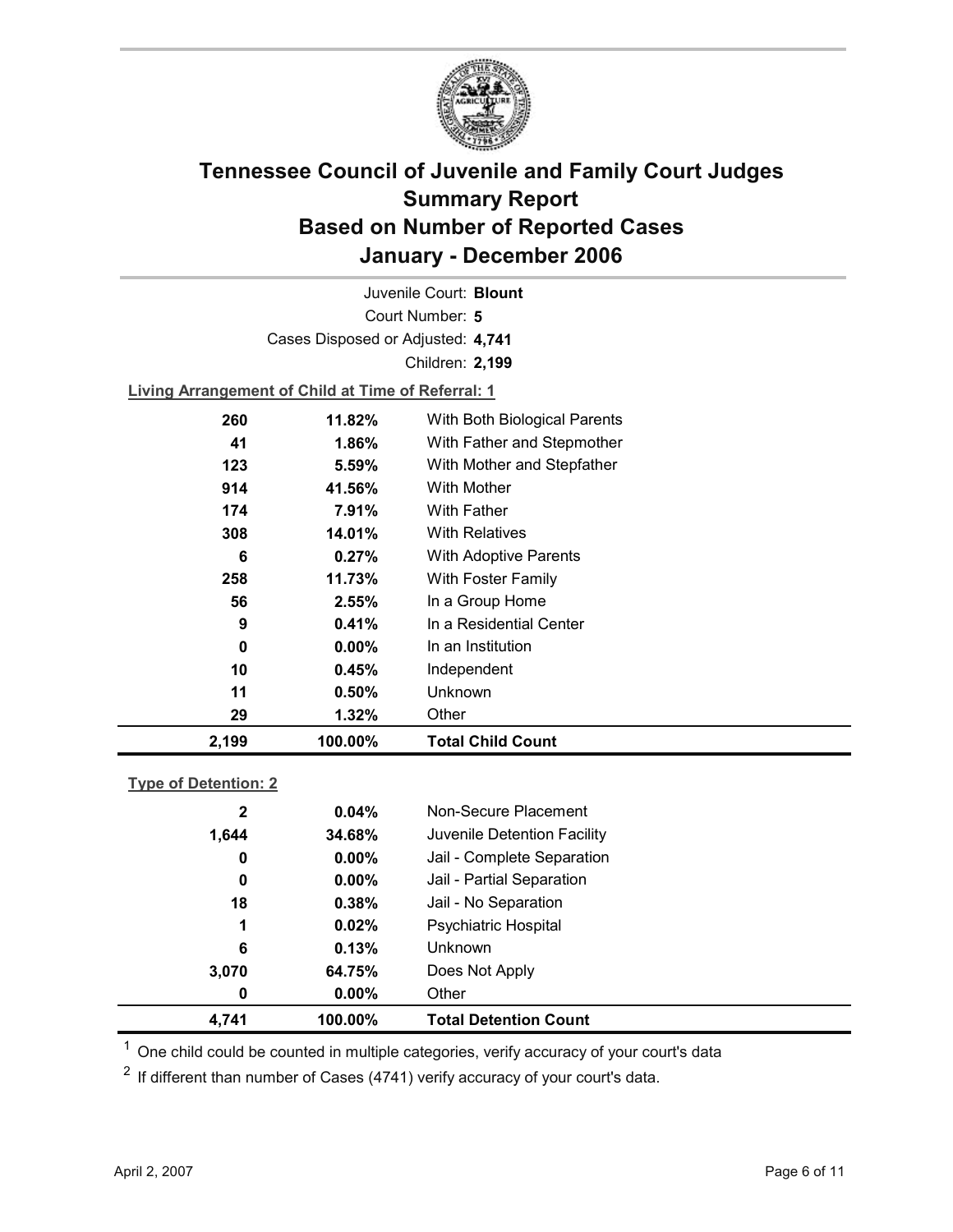

| Juvenile Court: Blount   |                                                    |                                      |  |  |
|--------------------------|----------------------------------------------------|--------------------------------------|--|--|
|                          | Court Number: 5                                    |                                      |  |  |
|                          | Cases Disposed or Adjusted: 4,741                  |                                      |  |  |
|                          |                                                    | Children: 2,199                      |  |  |
|                          | <b>Placement After Secure Detention Hearing: 1</b> |                                      |  |  |
| 1,377                    | 29.04%                                             | Returned to Prior Living Arrangement |  |  |
| 135                      | 2.85%                                              | Juvenile Detention Facility          |  |  |
| 3                        | 0.06%                                              | Jail                                 |  |  |
| 29                       | Shelter / Group Home<br>0.61%                      |                                      |  |  |
| 123                      | <b>Foster Family Home</b><br>2.59%                 |                                      |  |  |
| 19                       | Psychiatric Hospital<br>0.40%                      |                                      |  |  |
| 11                       | Unknown / Not Reported<br>0.23%                    |                                      |  |  |
| 3,038                    | 64.08%                                             | Does Not Apply                       |  |  |
| 6                        | 0.13%                                              | Other                                |  |  |
|                          |                                                    |                                      |  |  |
| 4,741                    | 100.00%                                            | <b>Total Placement Count</b>         |  |  |
|                          |                                                    |                                      |  |  |
| <b>Intake Actions: 2</b> |                                                    |                                      |  |  |
| 7,352                    | 77.64%                                             | <b>Petition Filed</b>                |  |  |
| 748                      | 7.90%                                              | <b>Motion Filed</b>                  |  |  |
| 1,237                    | 13.06%                                             | <b>Citation Processed</b>            |  |  |
| $\bf{0}$                 | $0.00\%$                                           | Notification of Paternity Processed  |  |  |
| 112                      | 1.18%                                              | Scheduling of Judicial Review        |  |  |
| $\bf{0}$                 | $0.00\%$                                           | Scheduling of Administrative Review  |  |  |
| $\bf{0}$                 | 0.00%                                              | Scheduling of Foster Care Review     |  |  |
| 0                        | $0.00\%$                                           | Unknown                              |  |  |
| 0                        | 0.00%                                              | Does Not Apply                       |  |  |
| 20                       | 0.21%                                              | Other                                |  |  |

 $1$  If different than number of Cases (4741) verify accuracy of your court's data.

 $2$  If different than number of Referral Reasons (9469), verify accuracy of your court's data.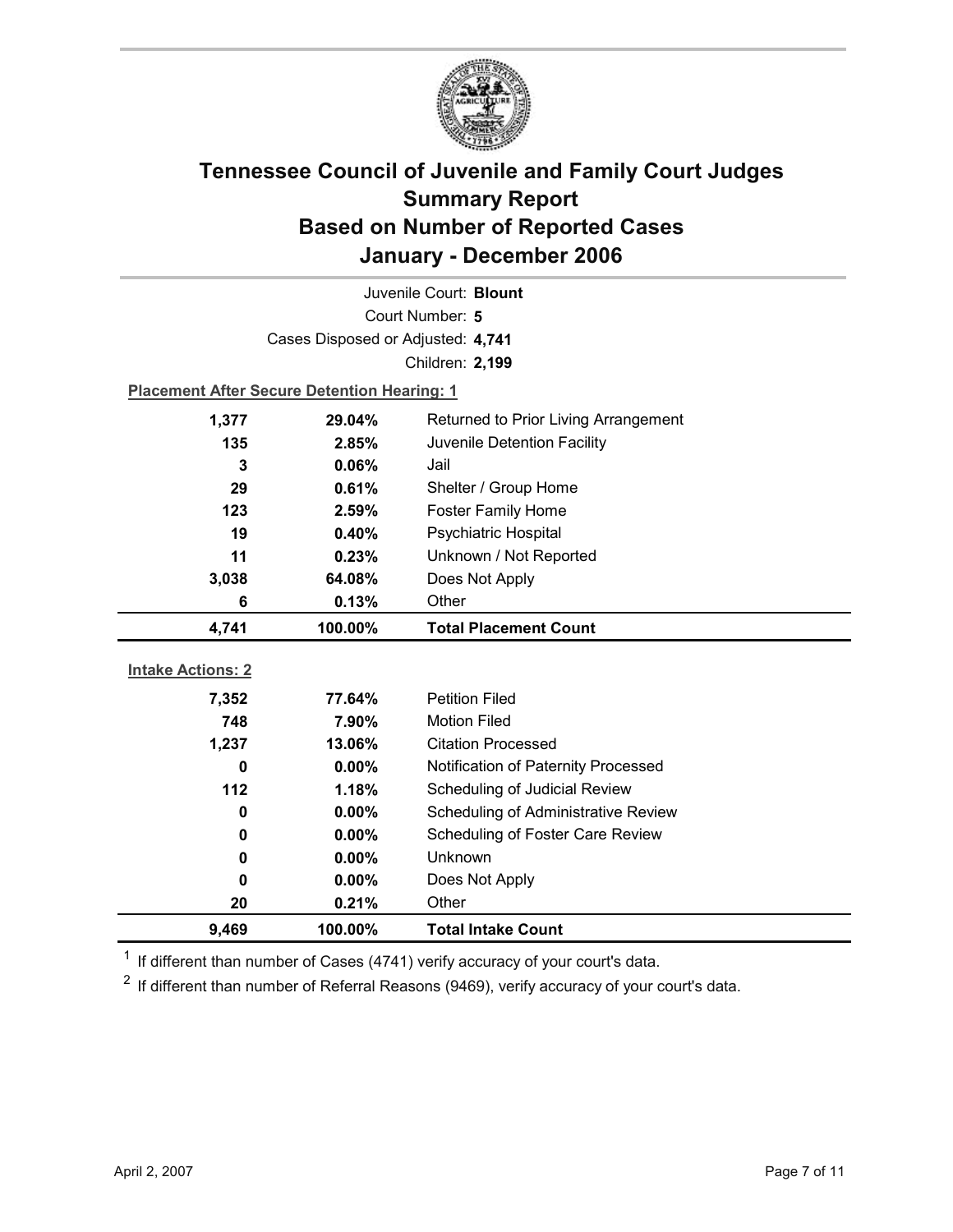

Court Number: **5** Juvenile Court: **Blount** Cases Disposed or Adjusted: **4,741** Children: **2,199**

#### **Last Grade Completed by Child: 1**

| 537                                     | 24.42%  | Too Young for School     |
|-----------------------------------------|---------|--------------------------|
| 9                                       | 0.41%   | Preschool                |
| 71                                      | 3.23%   | Kindergarten             |
| 80                                      | 3.64%   | 1st Grade                |
| 56                                      | 2.55%   | 2nd Grade                |
| 42                                      | 1.91%   | 3rd Grade                |
| 58                                      | 2.64%   | 4th Grade                |
| 85                                      | 3.87%   | 5th Grade                |
| 123                                     | 5.59%   | 6th Grade                |
| 143                                     | 6.50%   | 7th Grade                |
| 289                                     | 13.14%  | 8th Grade                |
| 247                                     | 11.23%  | 9th Grade                |
| 206                                     | 9.37%   | 10th Grade               |
| 148                                     | 6.73%   | 11th Grade               |
| 16                                      | 0.73%   | 12th Grade               |
| $\mathbf 0$                             | 0.00%   | Non-Graded Special Ed    |
| 25                                      | 1.14%   | <b>GED</b>               |
| 27                                      | 1.23%   | Graduated                |
| $\overline{\mathbf{2}}$                 | 0.09%   | Never Attended School    |
| 30                                      | 1.36%   | Unknown                  |
| 5                                       | 0.23%   | Other                    |
| 2,199                                   | 100.00% | <b>Total Child Count</b> |
|                                         |         |                          |
| <b>Enrolled in Special Education: 1</b> |         |                          |
| 120                                     | 5.46%   | Yes                      |
| 2,057                                   | 93.54%  | No                       |

 $1$  One child could be counted in multiple categories, verify accuracy of your court's data

**22 1.00%** Unknown

**2,199 100.00% Total Child Count**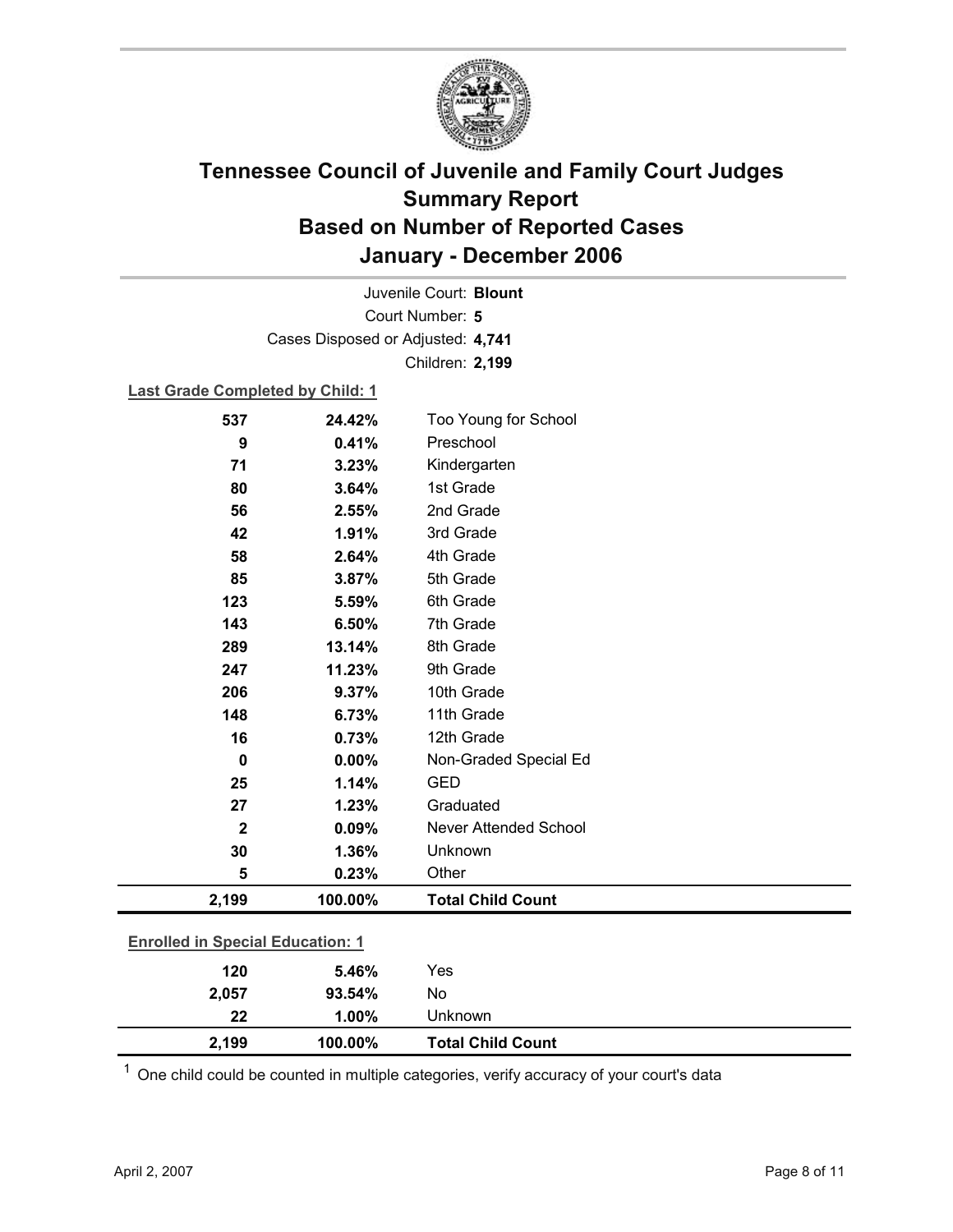

|                                                                                               |                                   | Juvenile Court: Blount    |  |
|-----------------------------------------------------------------------------------------------|-----------------------------------|---------------------------|--|
|                                                                                               |                                   | Court Number: 5           |  |
|                                                                                               | Cases Disposed or Adjusted: 4,741 |                           |  |
|                                                                                               | Children: 2,199                   |                           |  |
| <b>Action Executed By: 1</b>                                                                  |                                   |                           |  |
| 4,094                                                                                         | 43.24%                            | Judge                     |  |
| 5,168                                                                                         | 54.58%                            | Referee                   |  |
| 200                                                                                           | 2.11%                             | <b>YSO</b>                |  |
| 7                                                                                             | 0.07%                             | Other                     |  |
| 0                                                                                             | $0.00\%$                          | Unknown / Not Reported    |  |
| 9,469                                                                                         | 100.00%                           | <b>Total Action Count</b> |  |
| <b>Formal / Informal Actions: 1</b><br>$\mathbf{r}$<br>$\sim$ $\sim$ $\sim$ $\sim$<br>$- - -$ |                                   |                           |  |

| 938   | 9.91%    | Dismissed                                      |
|-------|----------|------------------------------------------------|
| 71    | 0.75%    | Retired / Nolle Prosequi                       |
| 678   | 7.16%    | <b>Complaint Substantiated Delinquent</b>      |
| 332   | 3.51%    | <b>Complaint Substantiated Status Offender</b> |
| 60    | 0.63%    | Complaint Substantiated Dependent / Neglected  |
| 1     | 0.01%    | <b>Complaint Substantiated Abused</b>          |
| 0     | $0.00\%$ | <b>Complaint Substantiated Mentally III</b>    |
| 196   | 2.07%    | Informal Adjustment                            |
| 565   | $5.97\%$ | <b>Pretrial Diversion</b>                      |
| 0     | $0.00\%$ | Transfer to Adult Court Hearing                |
| 0     | $0.00\%$ | Charges Cleared by Transfer to Adult Court     |
| 6,389 | 67.47%   | <b>Special Proceeding</b>                      |
| 12    | 0.13%    | <b>Review Concluded</b>                        |
| 203   | 2.14%    | Case Held Open                                 |
| 24    | 0.25%    | Other                                          |
| 0     | $0.00\%$ | Unknown / Not Reported                         |
| 9,469 | 100.00%  | <b>Total Action Count</b>                      |

 $1$  If different than number of Referral Reasons (9469), verify accuracy of your court's data.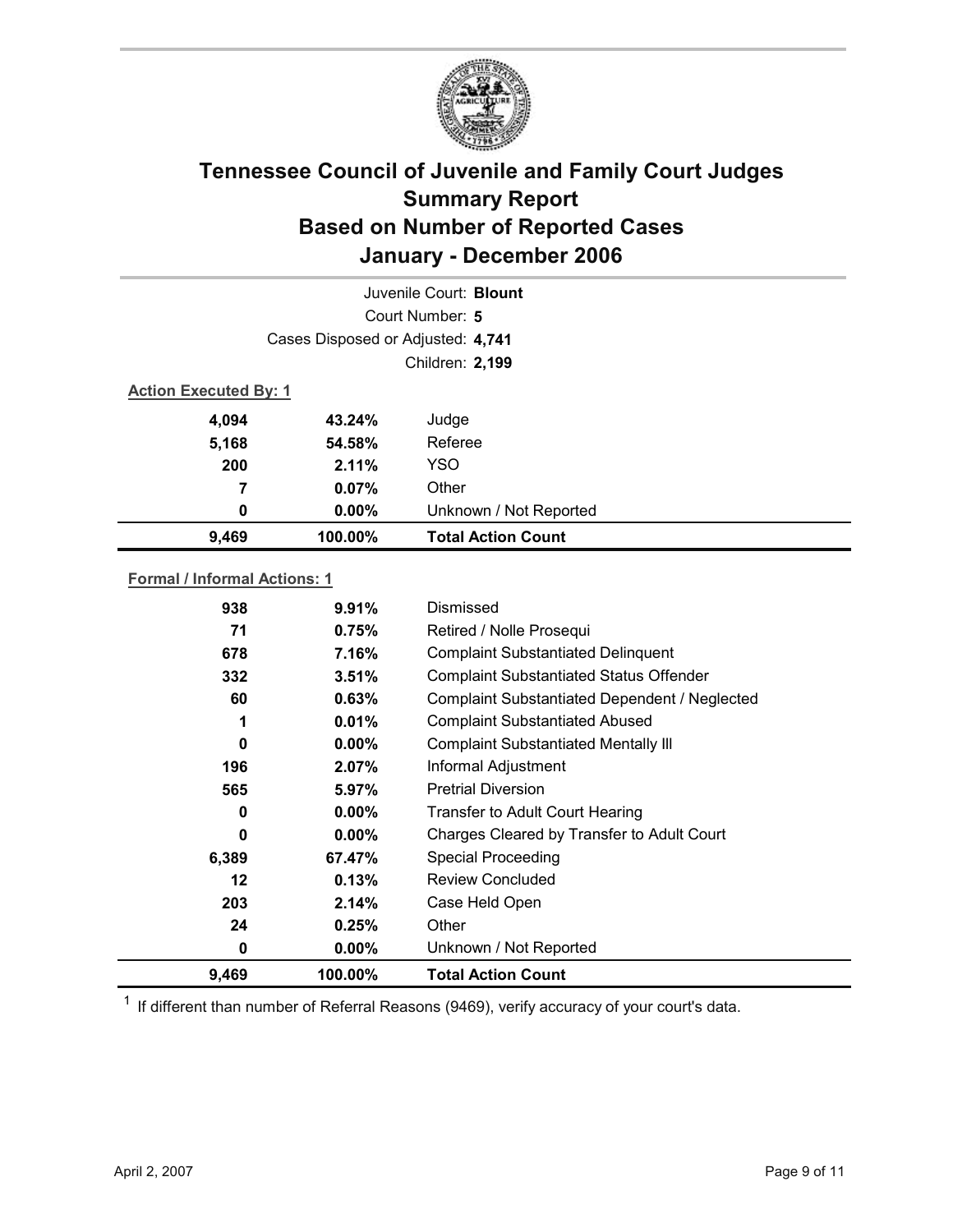

| Juvenile Court: Blount            |                                                       |                                                      |  |  |
|-----------------------------------|-------------------------------------------------------|------------------------------------------------------|--|--|
| Court Number: 5                   |                                                       |                                                      |  |  |
| Cases Disposed or Adjusted: 4,741 |                                                       |                                                      |  |  |
| Children: 2,199                   |                                                       |                                                      |  |  |
| <b>Case Outcomes:</b>             | There can be multiple outcomes for one child or case. |                                                      |  |  |
| 843                               | 8.99%                                                 | <b>Case Dismissed</b>                                |  |  |
| 66                                | 0.70%                                                 | Case Retired or Nolle Prosequi                       |  |  |
| 0                                 | 0.00%                                                 | Warned / Counseled                                   |  |  |
| 1,285                             | 13.71%                                                | Held Open For Review                                 |  |  |
| 189                               | 2.02%                                                 | Supervision / Probation to Juvenile Court            |  |  |
| $\mathbf{2}$                      | 0.02%                                                 | <b>Probation to Parents</b>                          |  |  |
| 170                               | 1.81%                                                 | Referral to Another Entity for Supervision / Service |  |  |
| 22                                | 0.23%                                                 | Referred for Mental Health Counseling                |  |  |
| 115                               | 1.23%                                                 | Referred for Alcohol and Drug Counseling             |  |  |
| 0                                 | $0.00\%$                                              | Referred to Alternative School                       |  |  |
| 1                                 | 0.01%                                                 | Referred to Private Child Agency                     |  |  |
| 53                                | $0.57\%$                                              | Referred to Defensive Driving School                 |  |  |
| 84                                | $0.90\%$                                              | Referred to Alcohol Safety School                    |  |  |
| 217                               | 2.31%                                                 | Referred to Juvenile Court Education-Based Program   |  |  |
| 148                               | 1.58%                                                 | Driver's License Held Informally                     |  |  |
| 0                                 | $0.00\%$                                              | <b>Voluntary Placement with DMHMR</b>                |  |  |
| 4                                 | 0.04%                                                 | <b>Private Mental Health Placement</b>               |  |  |
| 0                                 | $0.00\%$                                              | <b>Private MR Placement</b>                          |  |  |
| 0                                 | $0.00\%$                                              | Placement with City/County Agency/Facility           |  |  |
| 1                                 | 0.01%                                                 | Placement with Relative / Other Individual           |  |  |
| 102                               | 1.09%                                                 | Fine                                                 |  |  |
| 107                               | 1.14%                                                 | <b>Public Service</b>                                |  |  |
| 62                                | 0.66%                                                 | Restitution                                          |  |  |
| 0                                 | $0.00\%$                                              | <b>Runaway Returned</b>                              |  |  |
| 343                               | 3.66%                                                 | No Contact Order                                     |  |  |
| 199                               | 2.12%                                                 | Injunction Other than No Contact Order               |  |  |
| 107                               | 1.14%                                                 | <b>House Arrest</b>                                  |  |  |
| 36                                | 0.38%                                                 | <b>Court Defined Curfew</b>                          |  |  |
| 38                                | 0.41%                                                 | Dismissed from Informal Adjustment                   |  |  |
| 9                                 | 0.10%                                                 | <b>Dismissed from Pretrial Diversion</b>             |  |  |
| 350                               | 3.73%                                                 | Released from Probation                              |  |  |
| 1                                 | 0.01%                                                 | <b>Transferred to Adult Court</b>                    |  |  |
| 18                                | 0.19%                                                 | <b>DMHMR Involuntary Commitment</b>                  |  |  |